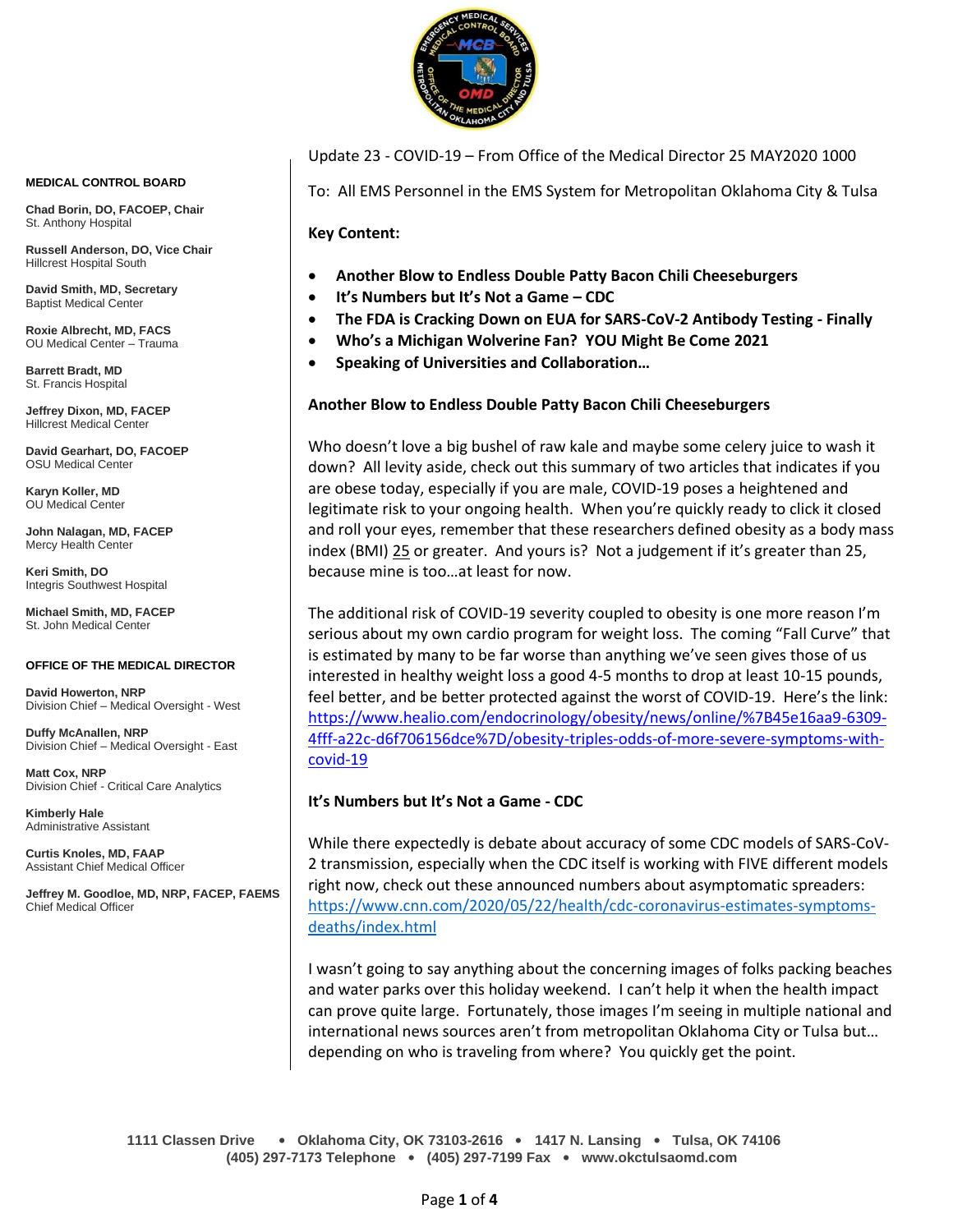There are our freedoms. Memorial Day reminds us how solemnly selfless so many have given in fighting to preserve them. Then there are our responsibilities, essentially our accountabilities to each other. I'd have loved to do some personal travel over this weekend, one I traditionally seek a short respite from work. That would be asking you to do social distancing to a degree that I wasn't willing to also do. And that's just not allowed in my belief system.

We have continuing challenges ahead with resolving this pandemic. Okay, it's time for some more encouraging news. Fortunately, that's exactly what I have to share! Read on…

# **The FDA is Cracking Down on EUA for SARS-CoV-2 Antibody Testing – Finally**

It's admittedly easy to become frustrated with the FDA slooooowwww wheels of progress at times. I was involved (without any financial interests) in the FDA's approval process of the ResQCPR™ system that we've used the last few years. It was painful to watch the process firsthand and I truly felt horrible for Dr. Lurie and his team, knowing how committed they had been for years and years to bring this technology literally to our hands. All this said, swinging the pendulum equally far to the fast tracking of devices gets us the "Wild West of Testing" for SARS-CoV-2 antibodies that we've been referencing in these Updates. Now, the FDA is cracking down on its emergency use authorization pathway for SARS-CoV-2 antibody testing and last week, 27 (TWENTY-SEVEN!) tests got the big FDA pointed-toe boot up the.... spleen, of course. :)

You can read about it here:<https://www.reuters.com/article/us-health-coronavirus-usa-tests-idUSKBN22X2M9>

# **Who's a Michigan Wolverine Fan? YOU Might Be Come 2021**

Go Big Blue. Really? Well, maybe go away Big Blue if "blue" is cyanosis in our patients. It's an unfortunate but necessary for your safety step we've had to take in reducing, nearly ceasing use of non-invasive positive pressure ventilation (NIPPV) and nebulizer therapies. These two therapies, sometimes combined as we know, are among the highest particulate spreading medical interventions studied in this viral pandemic. When the "particulate" is the SARS-Cov-2 virus, that's a no-go for your safety, especially if attempted in the back of an ambulance or in any other confined space area. The same dynamic has largely applied within hospital emergency departments that have few to no negative pressure treatment rooms. Until maybe now. University of Michigan clinicians and researchers have partnered with industry to develop prototype helmets that create negative pressure that effectively contains the virus in trials to date. Check out this picture of the helmet device:



Kevin Ward, a University of Michigan, Ann Arbor, emergency medicine physician, tests a negative pressure helmet he helped design. MICHIGAN MEDICINE AND FLEXSYS, INC.

**1111 Classen Drive** • **Oklahoma City, OK 73103-2616** • **1417 N. Lansing** • **Tulsa, OK 74106 (405) 297-7173 Telephone** • **(405) 297-7199 Fax** • **www.okctulsaomd.com**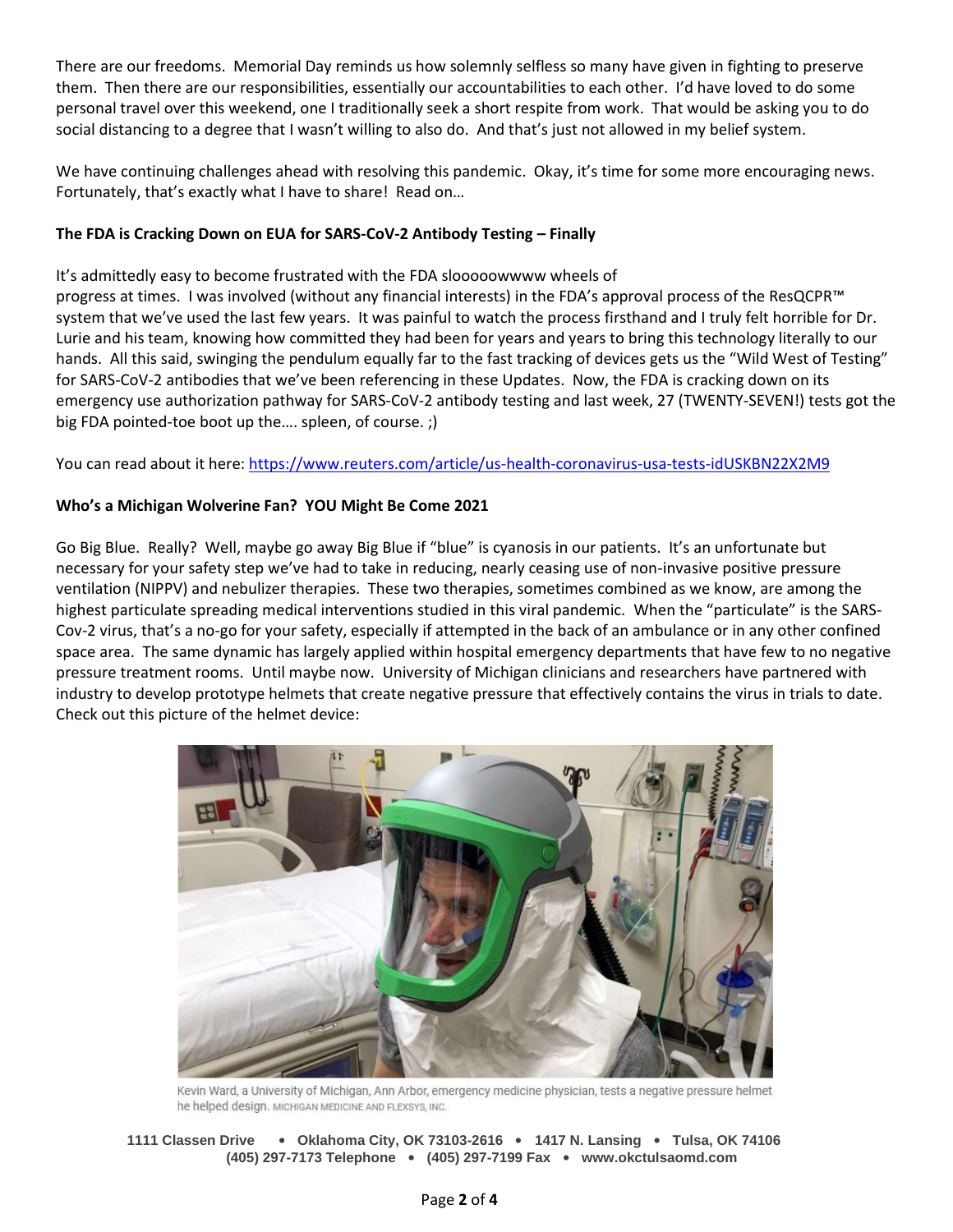Maybe not for everyone, maybe not compatible with some of our existing NIPPV airway circuits, and maybe not for the claustrophobic, BUT I'm encouraged by this kind of innovative thinking and a very reasonable estimated price point of \$150. Definitely something for us to follow and see if this or any similar created devices can help us safely resume the care we want to be able to give our patients in EMS and continuing in the emergency department. Here's the link to more discussion from *Science*: [https://www.sciencemag.org/news/2020/05/new-helmet-and-tent-aim-protect-health](https://www.sciencemag.org/news/2020/05/new-helmet-and-tent-aim-protect-health-care-workers-coronavirus)[care-workers-coronavirus](https://www.sciencemag.org/news/2020/05/new-helmet-and-tent-aim-protect-health-care-workers-coronavirus)

# **Speaking of Universities and Collaboration…**

Can you imagine trying to search all the new literature published about COVID-19 and the SARS-CoV-2 virus, scan the articles for what is or isn't relevant, summarize each of them, even prioritize the ones that are closer to "must reads" and then publish that? Every day? Whew. Here's a fantastic resource for those of you that like to read and be on the leading edge of available scientific reports. This is co-founded by an EMS physician, Dr. Will Smith, that serves as Medical Director for Grand Teton National Park and for Jackson Hole, Wyoming Fire/EMS. I've known Dr. Smith for years and he's one of the great guys in EMS and emergency medicine. The other co-founder, Jasmine Rah, is a dynamic medical student at the University of Washington. They have recruited an amazing team, largely compromised of medical students from some of the leading medical schools in the United States. Collectively, they achieve a staggering amount of work every day to help all of us better answer the challenges of COVID-19 for our communities. Here's a screenshot from their website:<https://www.covid19lst.org/> and if you're wondering (as I was), lst stands for Literature Surveillance Team. Cool.

DAILY SUMMARIES OF THE LATEST RESEARCH

# $COVID-19$ Literature Surveillance Team



\*does not imply endorsement by any of these institutions

Obviously optional, but I've signed up for their daily summary report. Here's an example, this one from Friday, May 22<sup>nd</sup>: [https://www.covid19lst.org/post/may-22-daily-covid-19-lst-report.](https://www.covid19lst.org/post/may-22-daily-covid-19-lst-report)

**1111 Classen Drive** • **Oklahoma City, OK 73103-2616** • **1417 N. Lansing** • **Tulsa, OK 74106 (405) 297-7173 Telephone** • **(405) 297-7199 Fax** • **www.okctulsaomd.com**